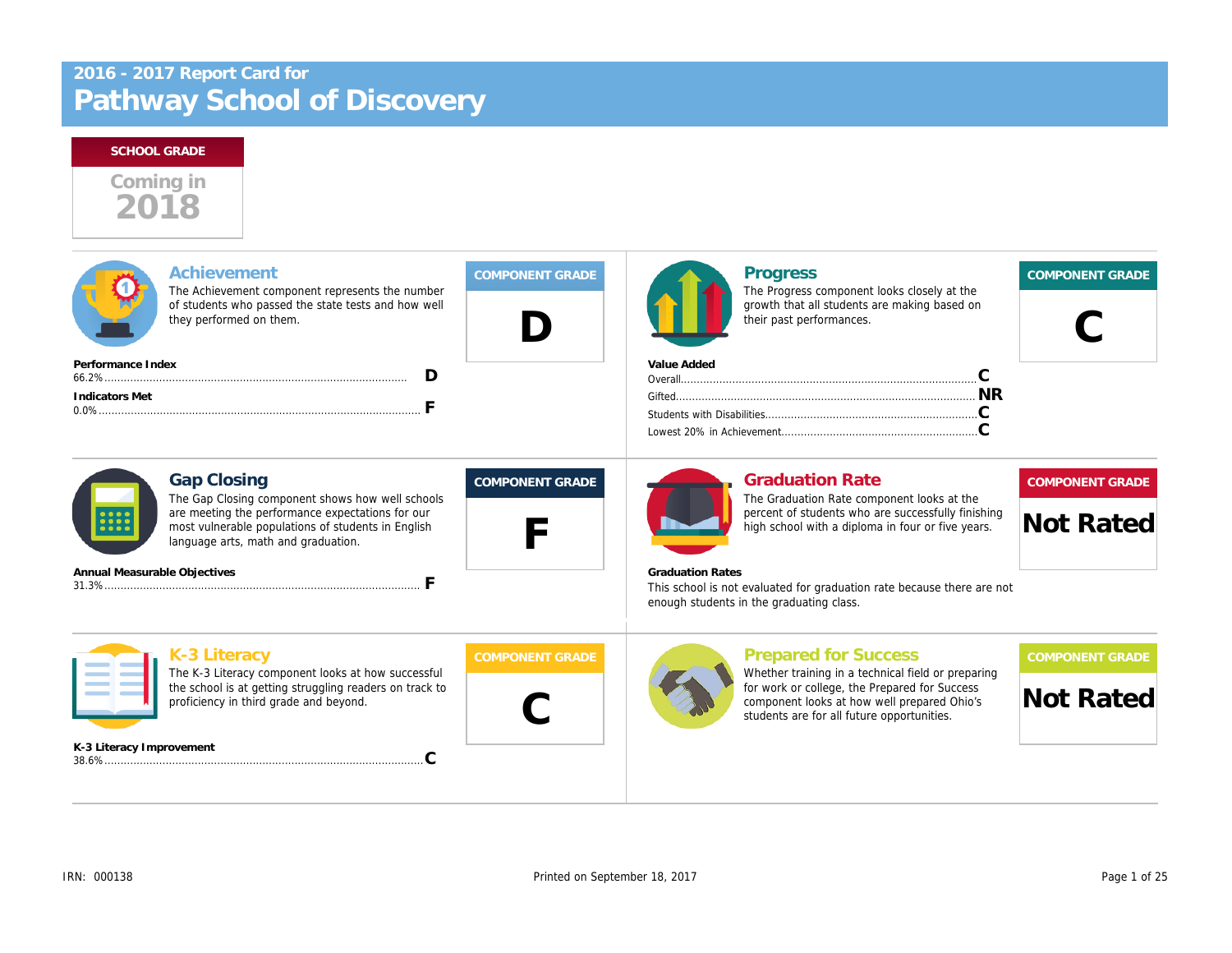## **Achievement**



The Achievement component represents the number of students who passed the state tests and how well they performed on them.



# **D**

#### **GRADE Performance Index**

The Performance Index measures the test results of every student, not just those who score proficient or higher. There are six levels on the index and districts receive points for every student in each of these levels. The higher the achievement level the more the points awarded in the district's index. This rewards schools and districts for improving the performance of all students, regardless of achievement level.

#### *Performance Index*



| Achievement          | Pct of   |   | Points for |     | Points   |
|----------------------|----------|---|------------|-----|----------|
| Level                | Students |   | this Level |     | Received |
| <b>Advanced Plus</b> | 0.0      | x | 1.3        | $=$ | 0.0      |
| Advanced             | 10.4     | x | 1.2        | $=$ | 12.5     |
| Accelerated          | 19.3     | x | 1.1        | $=$ | 21.3     |
| Proficient           | 26.5     | x | 1.0        | $=$ | 26.5     |
| <b>Basic</b>         | 20.2     | x | 0.6        | $=$ | 12.1     |
| Limited              | 23.5     | x | 0.3        | $=$ | 7.0      |
| Untested             | 0.0      | X | 0.0        | $=$ | 0.0      |
|                      |          |   |            |     | 70 E     |



A = 90.0 - 100.0% B = 80.0 - 89.9% C = 70.0 - 79.9% D = 50.0 - 69.9% F = 0.0 - 49.9%





#### *Performance Index Trend*

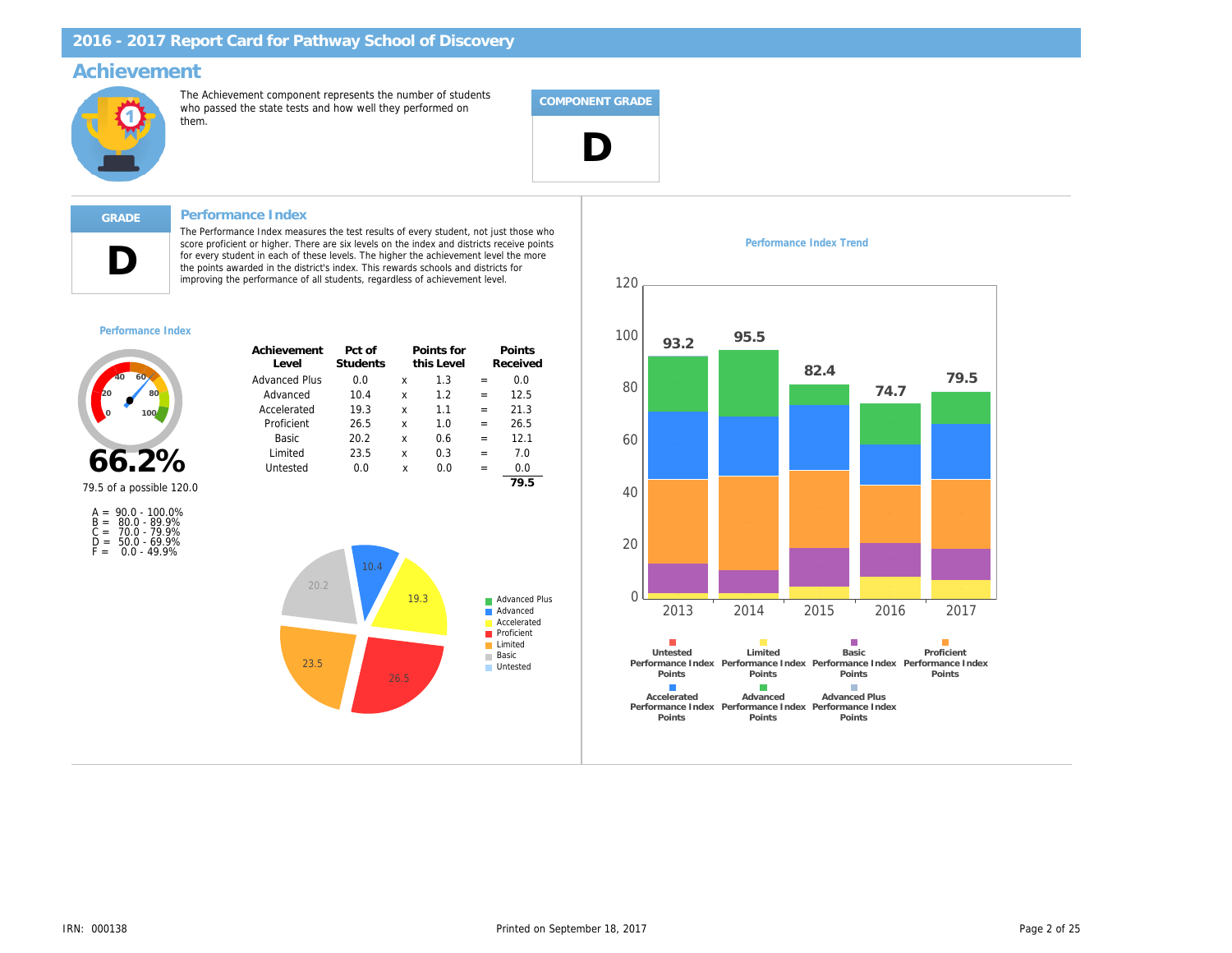# **F**

#### **GRADE Indicators Met**

Indicators Met measures the percent of students who have passed state tests. It also includes the gifted indicator. Test results are reported for each student in a grade and subject. The passage rate for each indicator is 80%.

#### *Indicators Met %*





*Grades 3-5 Grades 6-8 High School*

*This school does not have enough Ohio Graduation Test results to display this table.*

|  | Grades |  |
|--|--------|--|
|  |        |  |
|  |        |  |

| 3rd Grade | English Language Arts | 59.5% |   |
|-----------|-----------------------|-------|---|
|           | <b>Mathematics</b>    | 67.9% | x |
|           | English Language Arts | 52.6% | x |
| 4th Grade | <b>Mathematics</b>    | 69.2% |   |
|           | Social Studies        | 75.6% | x |
|           | English Language Arts | 61.0% |   |
| 5th Grade | <b>Mathematics</b>    | 46.9% |   |
|           | Science               | 49.4% |   |

GIFTED INDICATOR **NC**

English Language Arts

67.1% 44.4% 54.8% 51.8% 45.8% 51.4% 29.8% 55.3%

× × X × × × X x

English Language Arts

English Language Arts

Mathematics Social Studies

Mathematics

Mathematics

Science

*6th Grade*

*7th Grade*

*8th Grade*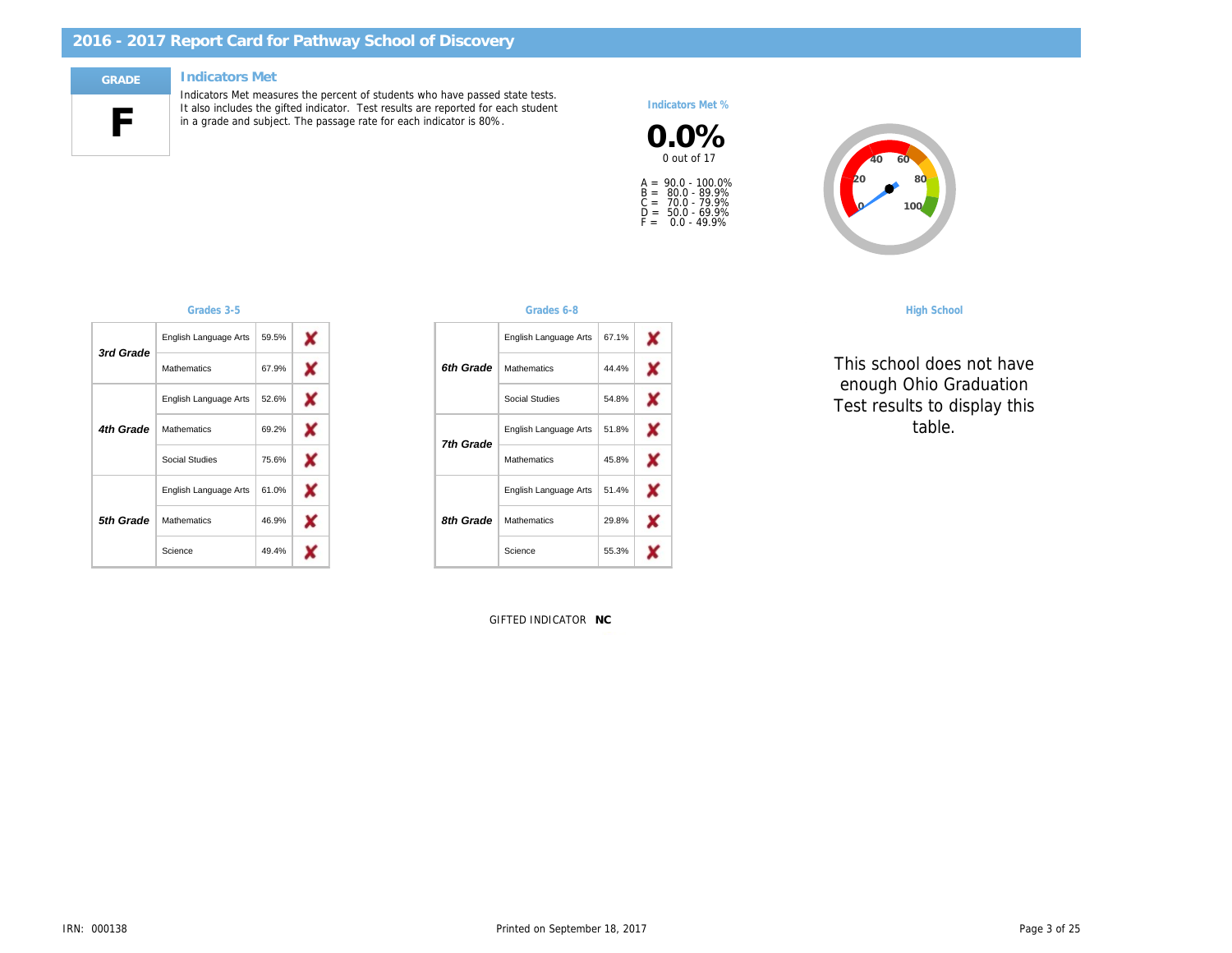









*6th Grade 6th Grade*

**Achievement Levels by Grade Proficient Percent Trend by Grade Proficient Percent Trend by Grade** 

*3rd Grade*









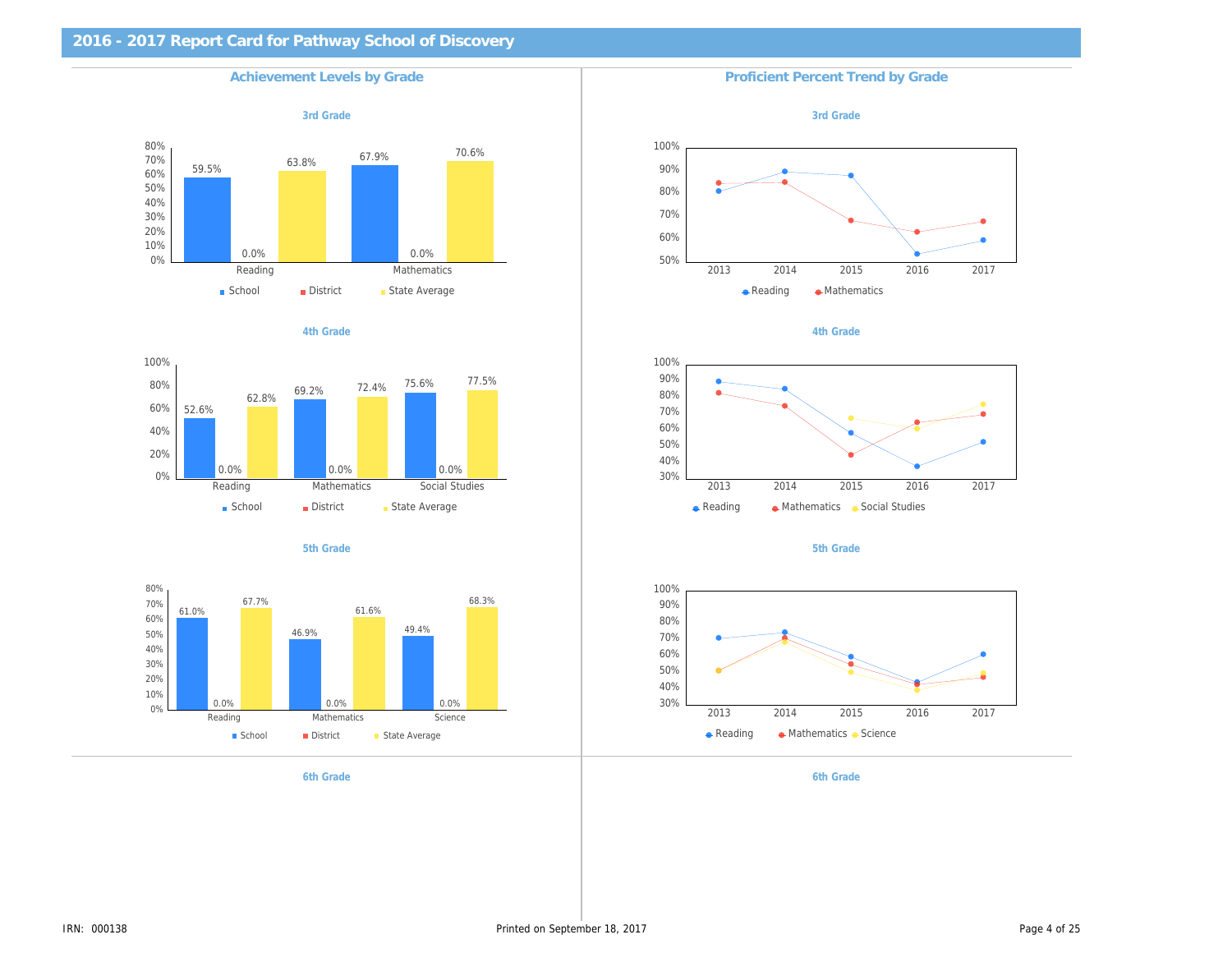











*High School High School*







*8th Grade*

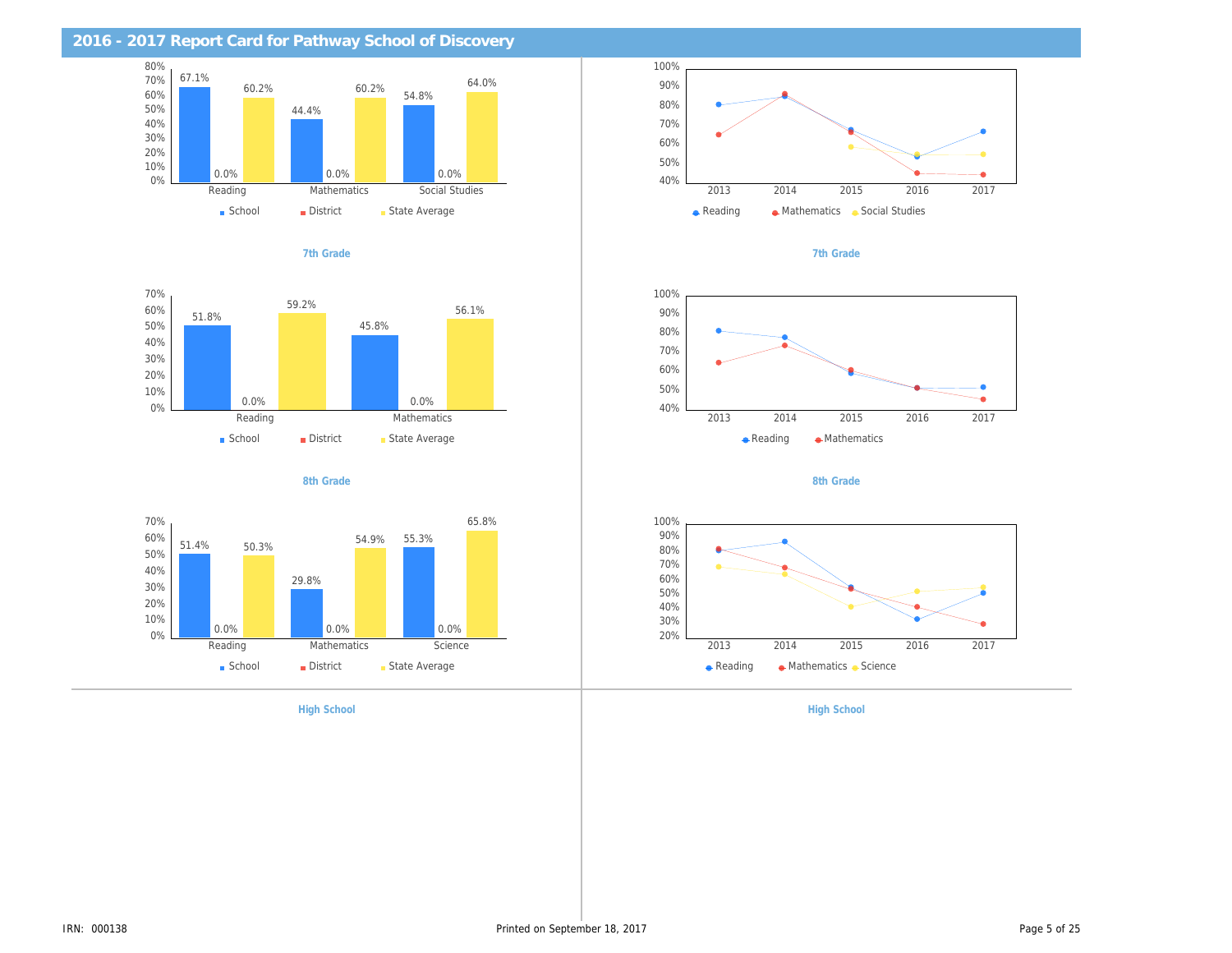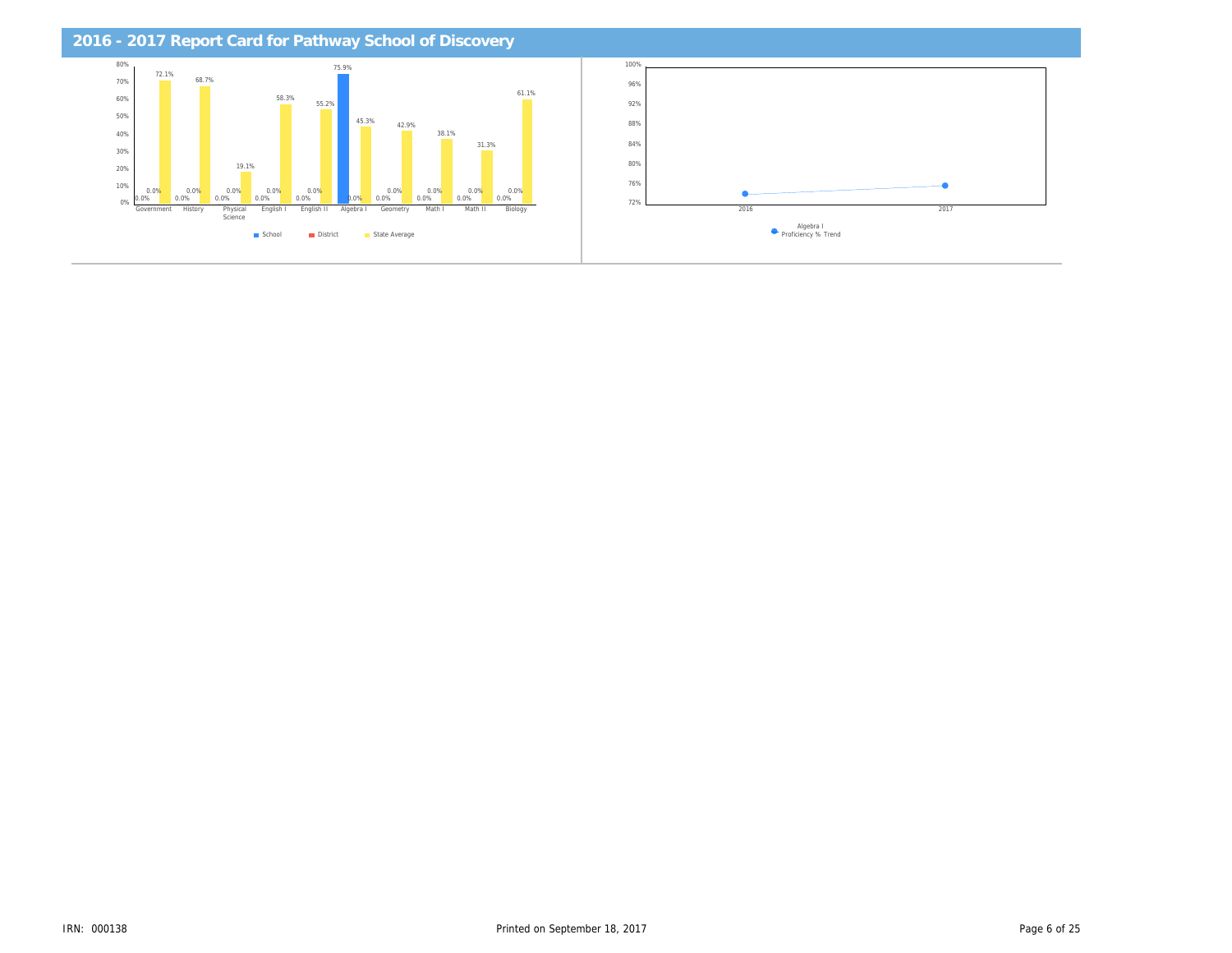## **Gifted Students**



The Gifted Students data and Indicator highlight the opportunities for and performance of gifted students. The dashboard answers several questions: How many students are identified as gifted and in what categories? How many of those students are receiving gifted services? How well are those gifted students performing? The Gifted Indicator measures whether opportunity and performance expectations are being met for gifted students.

| <b>INDICATOR</b> |  |
|------------------|--|
| NС               |  |

### **Overview Performance Indexnational control in the set of**  $\mathbb{P}$  **in the set of**  $\mathbb{P}$  **in the set of**  $\mathbb{P}$  **in the set of**  $\mathbb{P}$  **in the set of**  $\mathbb{P}$  **in the set of**  $\mathbb{P}$  **in the set of**  $\mathbb{P}$  **in the set of**

The Gifted Indicator is derived from three components: Gifted Value Added grade, the Performance Index for gifted students, and a Gifted Inputs score.

| Gifted Value Added                           |                      |                                                                                                                                                                          |  |  |
|----------------------------------------------|----------------------|--------------------------------------------------------------------------------------------------------------------------------------------------------------------------|--|--|
| Value Added Grade:<br>Value Added Met?:      | N <sub>R</sub><br>NC | Schools must earn a Gifted Value Added grade of C<br>or better to meet the Gifted Value Added<br>component.                                                              |  |  |
| Gifted Performance Index                     |                      |                                                                                                                                                                          |  |  |
| Performance Index:<br>Performance Index Met? | NC<br>NC             | Schools with at least 10 unique students in the<br>Gifted Performance Index calculation must score<br>117.0 or better to meet the Gifted Performance<br>Index component. |  |  |
| Gifted Inputs                                |                      |                                                                                                                                                                          |  |  |
| Total Dointer                                | $\cap$ $\cap$        | Points are earned based on identification and                                                                                                                            |  |  |

**Total Points: Gifted Inputs Met?:** 0.0 Not Met services provided to gifted students. Schools must earn 80 or more points out of a possible 100 to meet the Gifted Inputs component.

#### **Gifted Indicator Final Result**



The Gifted Indicator is Met if none of the three components are Not Met. Gifted Inputs alone cannot determine the Gifted Indicator, however; if both the Value Added and Performance Index components are NC, then the Gifted Indicator is also NC.

calculated for this school because **Level Students this Level** there are not enough students. Math and taking the Math test), or taken by students identified with A performance index cannot be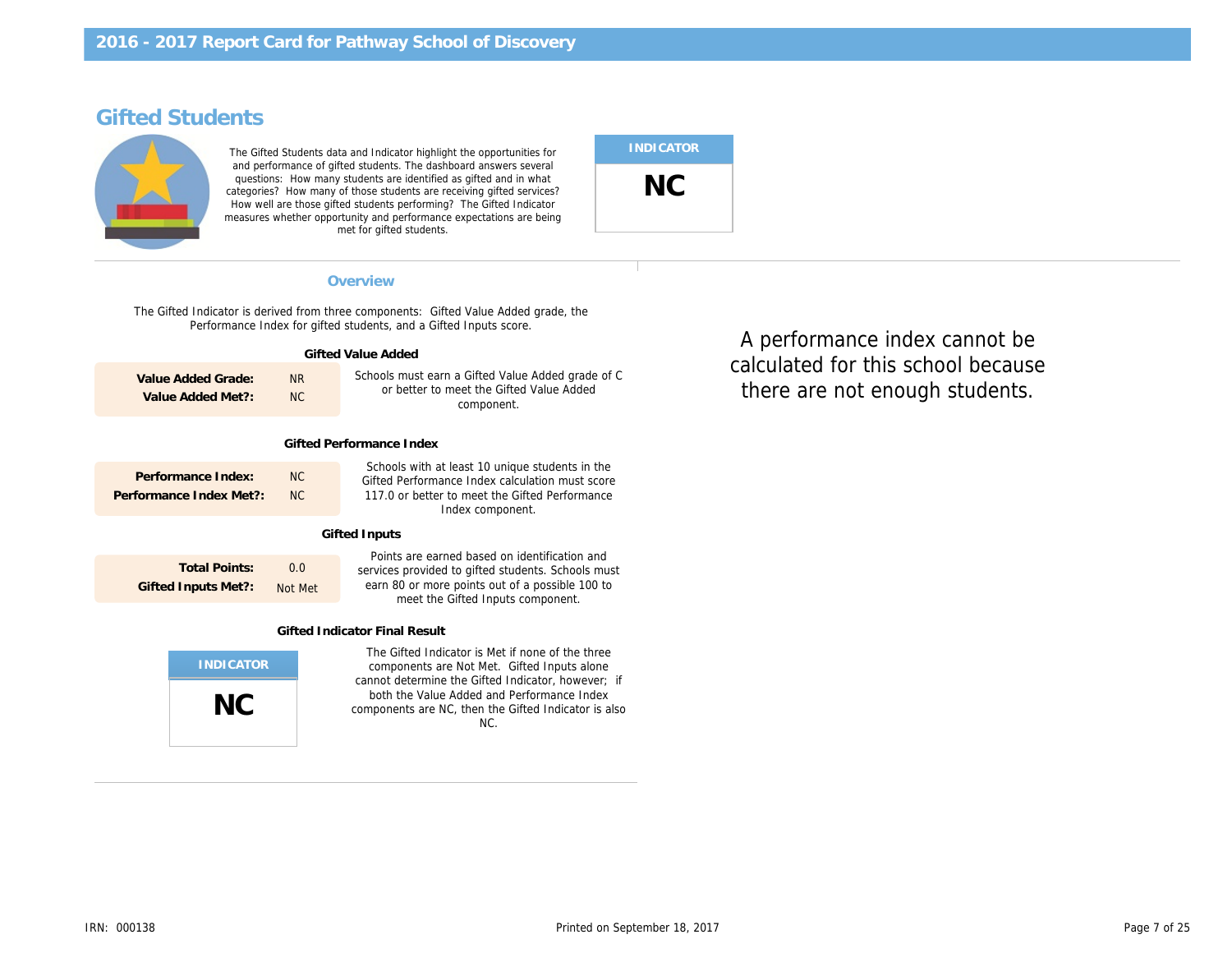## **Gifted Indicator**

The Gifted Inputs calculation assigns points based on the percentage of students identified and served in eight categories (factors). The points earned for each category are totaled to determine the final Met/Not Met determination for the Gifted Input component.

**Reading, Math, Science, Social Studies, and Superior Cognitive Abilities Visual/Performing Arts and Creative Thinking**

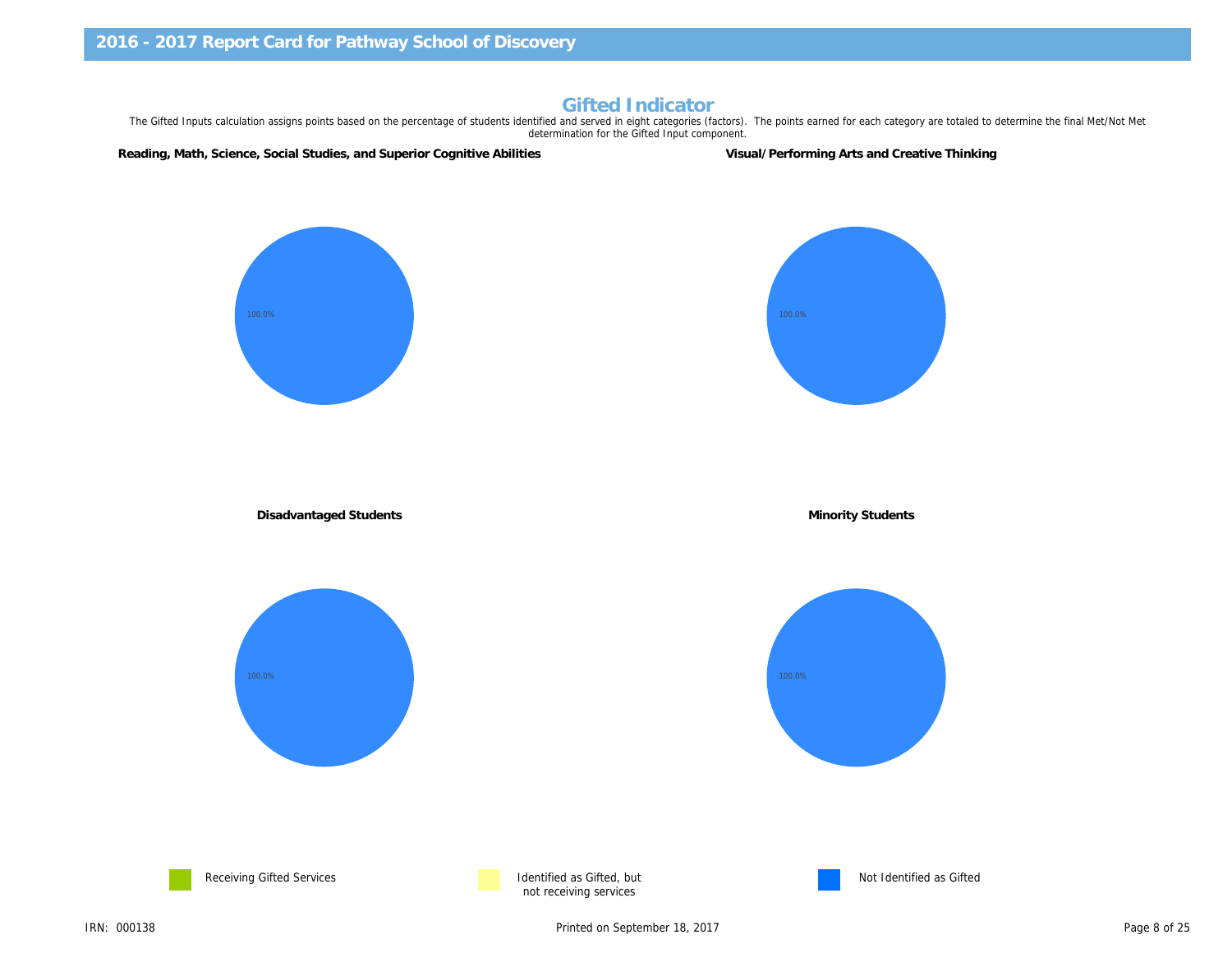## **Progress**



The Progress component looks closely at the growth that all students are making based on their past performances.

**COMPONENT GRADE**



## **C GRADE Overall**

#### **GRADE Gifted Students**

This measures the progress for students identified as gifted in reading, math, science, social studies and/or superior cognitive ability.

This measures the progress for all students in math, ELA, science and social studies using tests in grades 4-8 and some end-of-course exams.



**NR**

#### **GRADE Students in the Lowest 20% in Achievement** This measures the progress for students identified as the lowest 20% statewide in reading, math, science or social studies achievement.

This measures the progress for students with disabilities.

**C GRADE Students with Disabilities**

### **Progress Details**

These tables show the Progress scores by test grade and subject for students in grades 4-8 and some end-of-course tests, and includes up to three years of data as available.

|                   | <b>Progress Score</b>                  |                    |                       |          |                       |
|-------------------|----------------------------------------|--------------------|-----------------------|----------|-----------------------|
| Test Grade        | <b>English</b><br><b>Language Arts</b> | <b>Mathematics</b> | <b>Social Studies</b> | Science, | <b>All Tests</b>      |
| <b>All Grades</b> | <b>Dark Green</b>                      |                    | <b>Dark Green</b>     |          |                       |
| 4th Grade         |                                        |                    |                       |          |                       |
| 5th Grade         | <b>Dark Green</b>                      |                    |                       |          |                       |
| 6th Grade         | Dark Green                             | <b>Dark Green</b>  | <b>Dark Green</b>     |          | <b>Dark Green</b>     |
| 7th Grade         |                                        |                    |                       |          |                       |
| 8th Grade         |                                        |                    |                       |          |                       |
|                   |                                        | . .                | <b>Test Grade</b>     |          | <b>Progress Score</b> |

## High School English High School Algebra I *Language Arts Value Added data is not available for this school*

#### **What do the colors mean?**

The Progress Component measures how groups of students made progress as compared to the statewide expectation of growth. The expectation of growth is based on how students in the group performed, on average, compared to other students like them across the state



Students made more progress than expected – significant evidence

Students made more progress than expected – moderate evidence

Students made progress similar to the statewide expectation – evidence

Students made less progress than expected – moderate evidence

Students made less progress than expected – significant evidence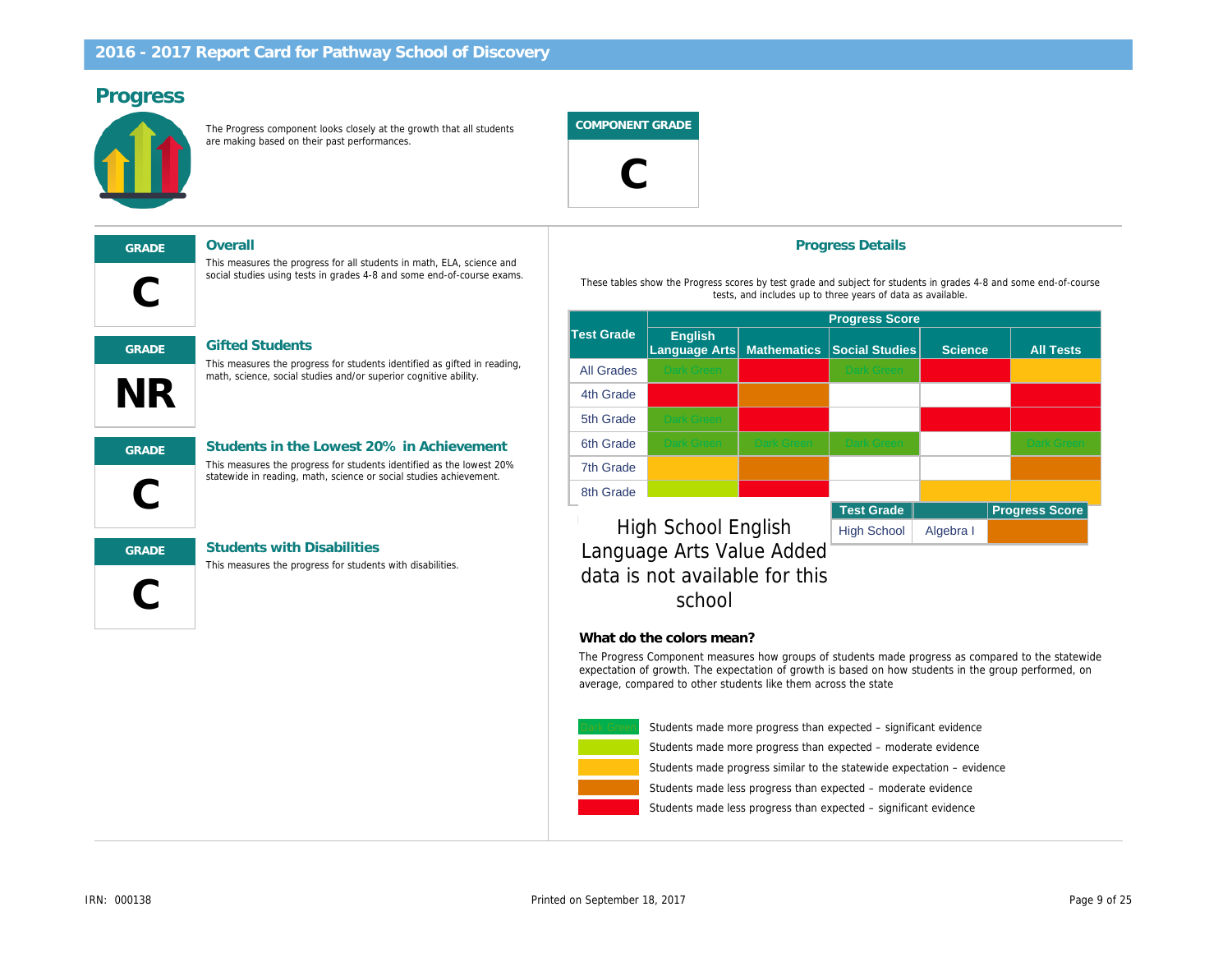## **Progress vs. Performance Index**

This bubble chart shows the relationship between each subgroup's Performance Index results (horizontal axis) to the Value-Added letter grade (vertical axis). The size of the bubble represents the size of the student subgroup.



**Performance Index**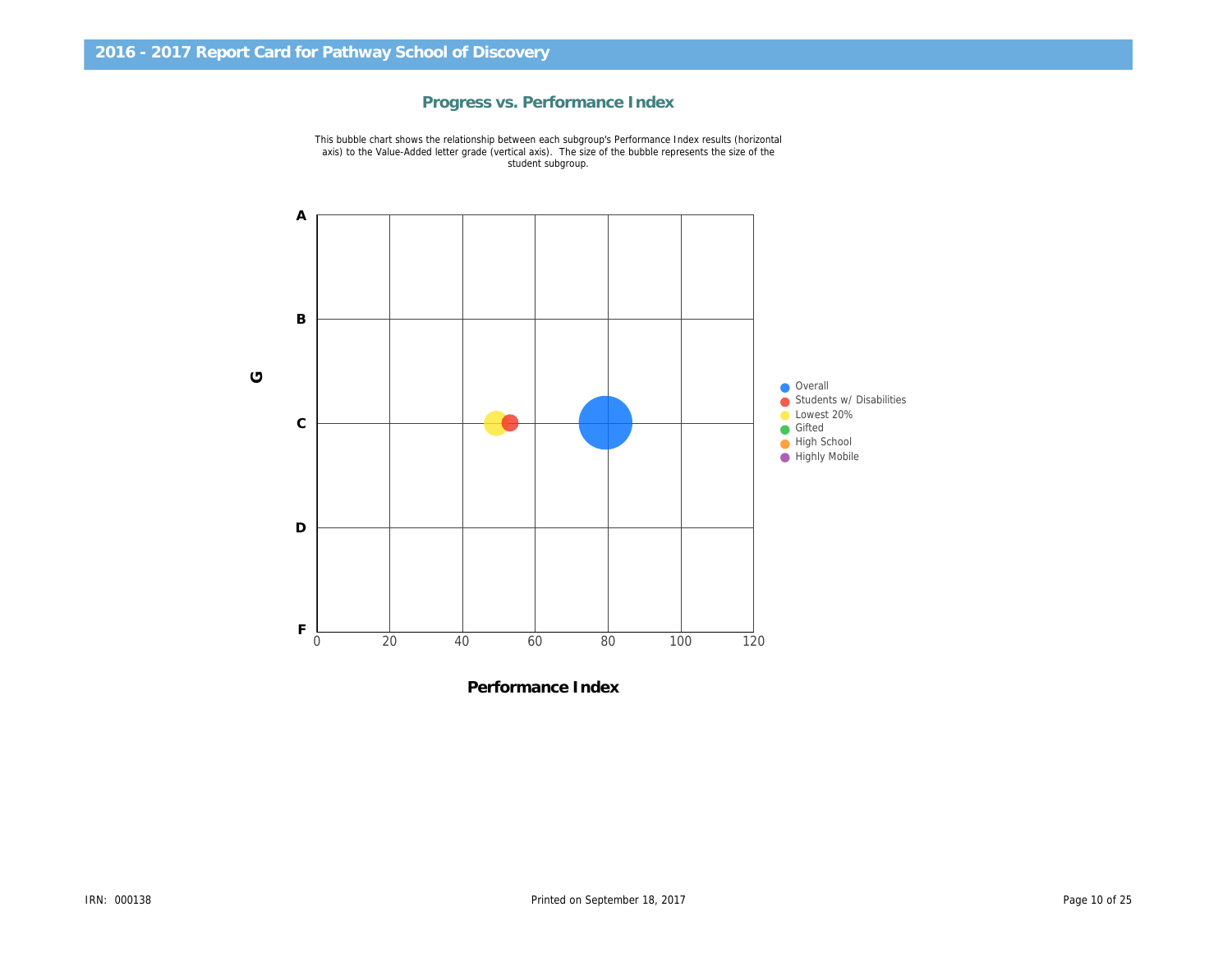## **Gap Closing**



The Gap Closing component shows how well schools are meeting the performance expectations for our most vulnerable populations of students in English language arts, math and graduation.

| COMPONENT GRADE |
|-----------------|
|                 |

that goal in reading, math and graduation – and emphasize any achievement gaps that exist between groups. The ultimate goal is for all groups to achieve at high levels.



Annual Measurable Objectives (AMOs) compare the performance of student groups to a state goal which is displayed as the red line in the following charts. These charts show how well each group achieves

**F GRADE Annual Measurable Objectives**







*This school does not have an Annual Measurable Objective for Graduation Rate because there were not enough students to evaluate.*

The red line on each graph identifies the Annual Measurable Objective. The 2017 AMO for ELA is 77.1%, for Math is 72%, and for Graduation Rate is 85.1%.<br>Subgroups with fewer than 30 students are not rated and do not appear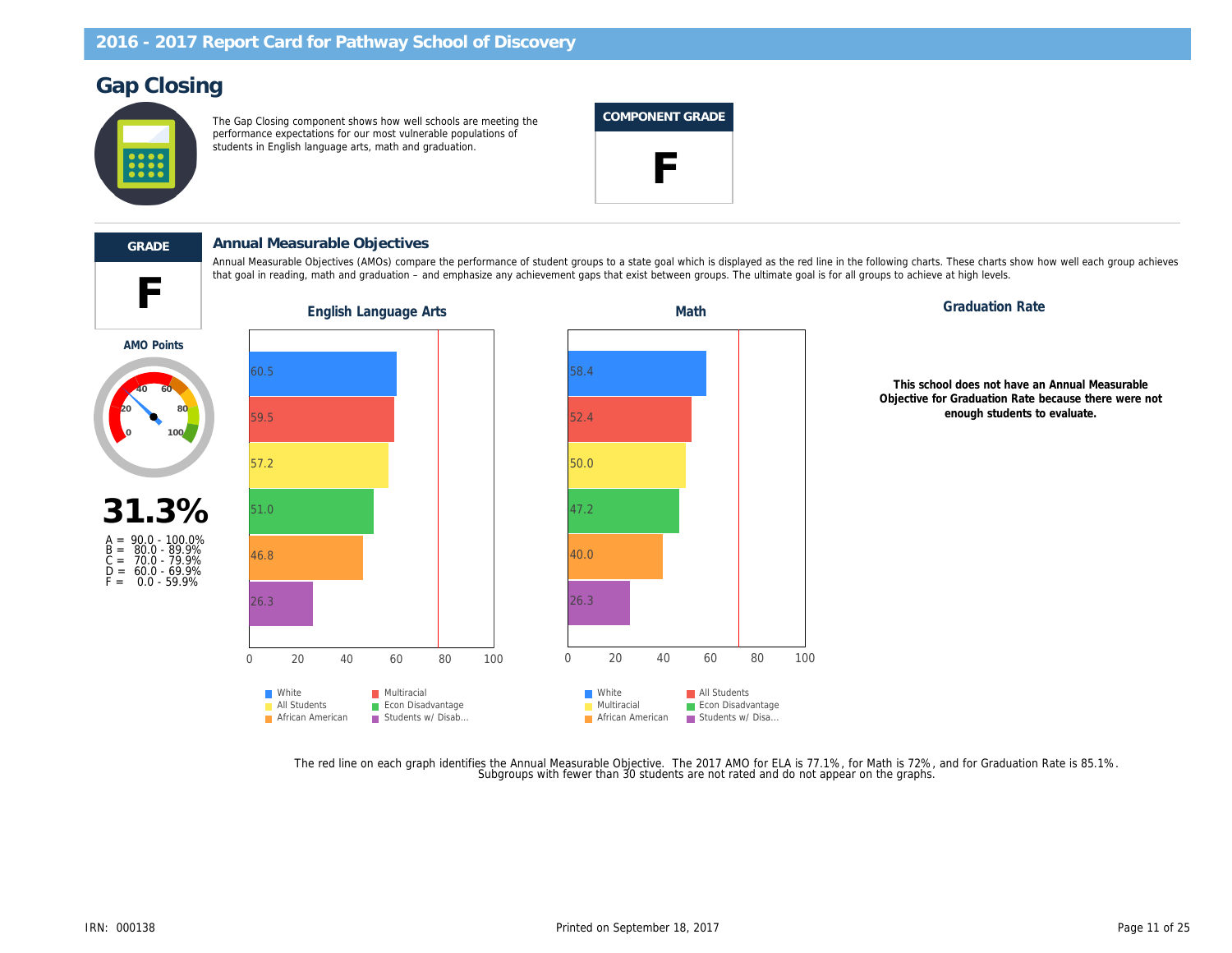## **Graduation Rate**



The Graduation Rate component looks at the percent of students who are successfully finishing high school with a diploma in four or five



students to evaluate. because there were not enough a grade for Graduation Rate <u>ب</u> ا **40 60 80** *This school has not been assigned*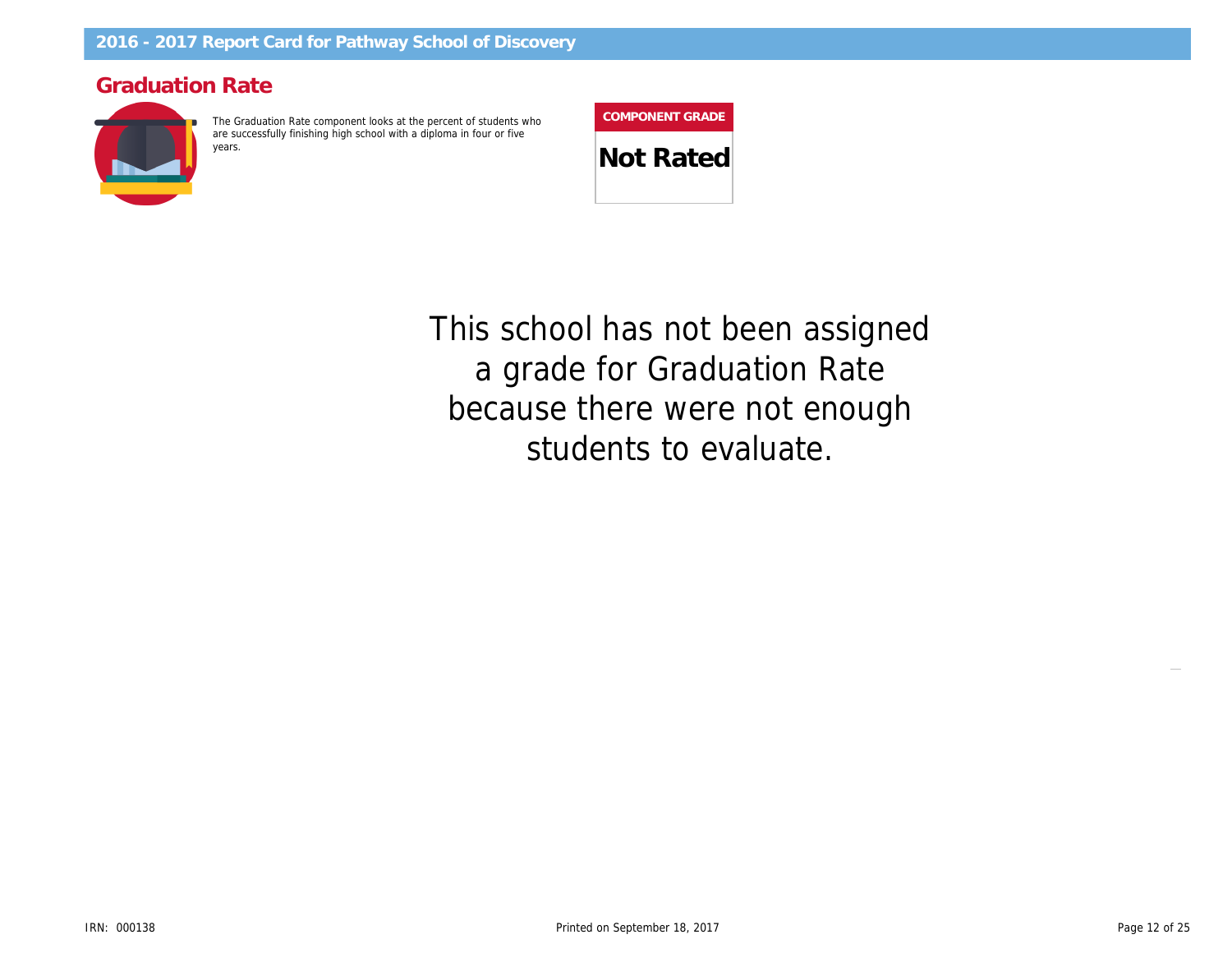would appear in this space cannot *The Graduation Rate graph that be displayed because there were not enough students to evaluate.*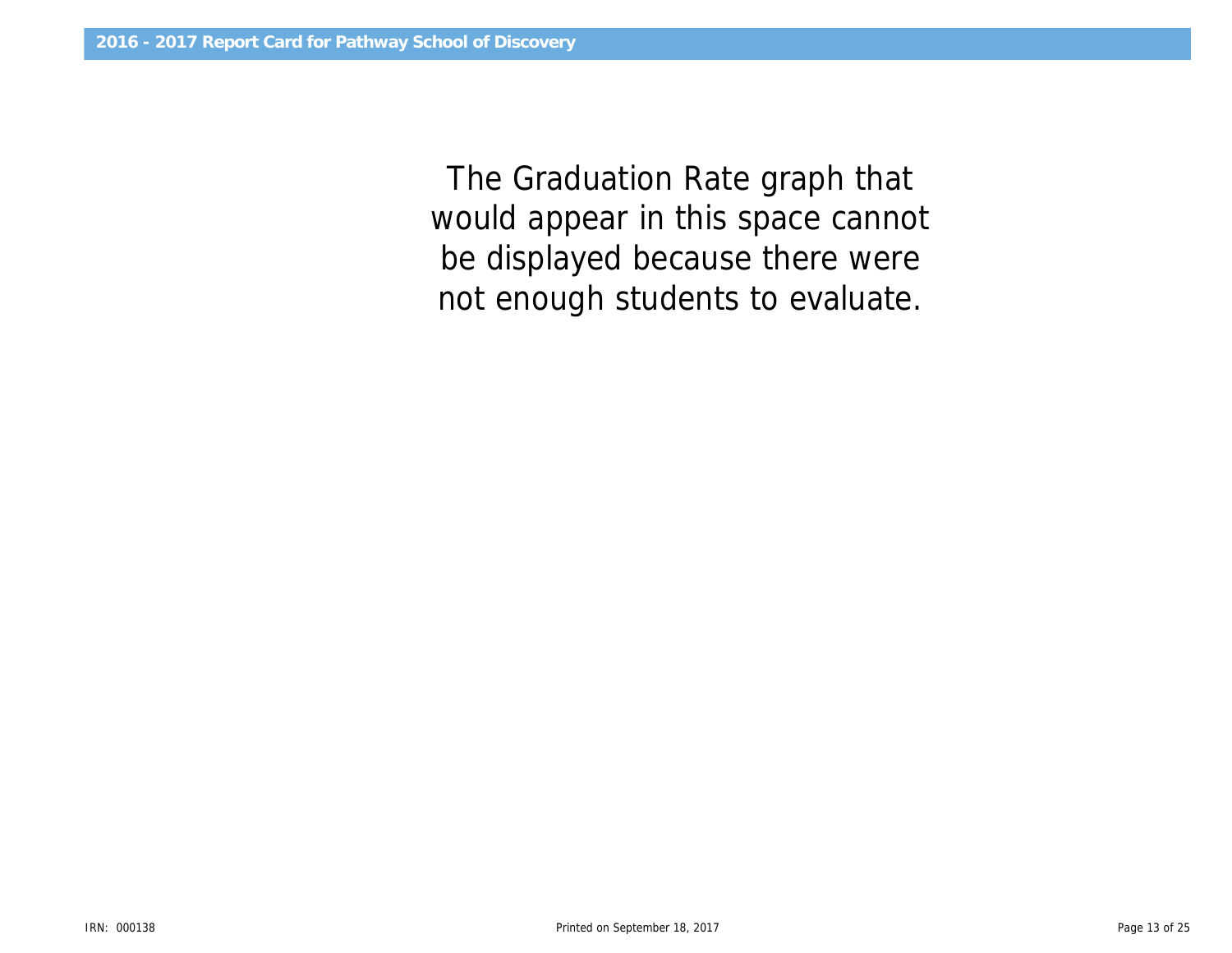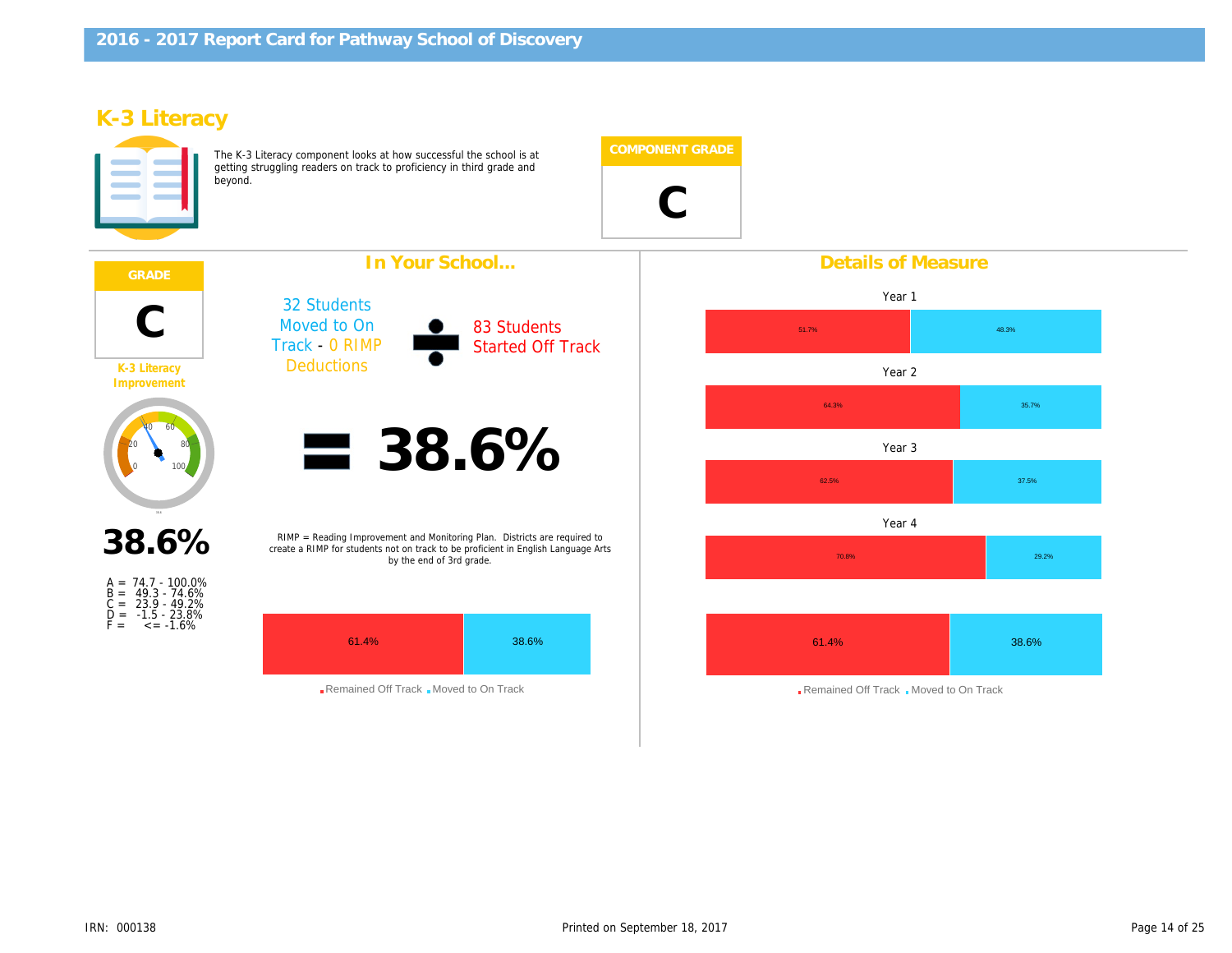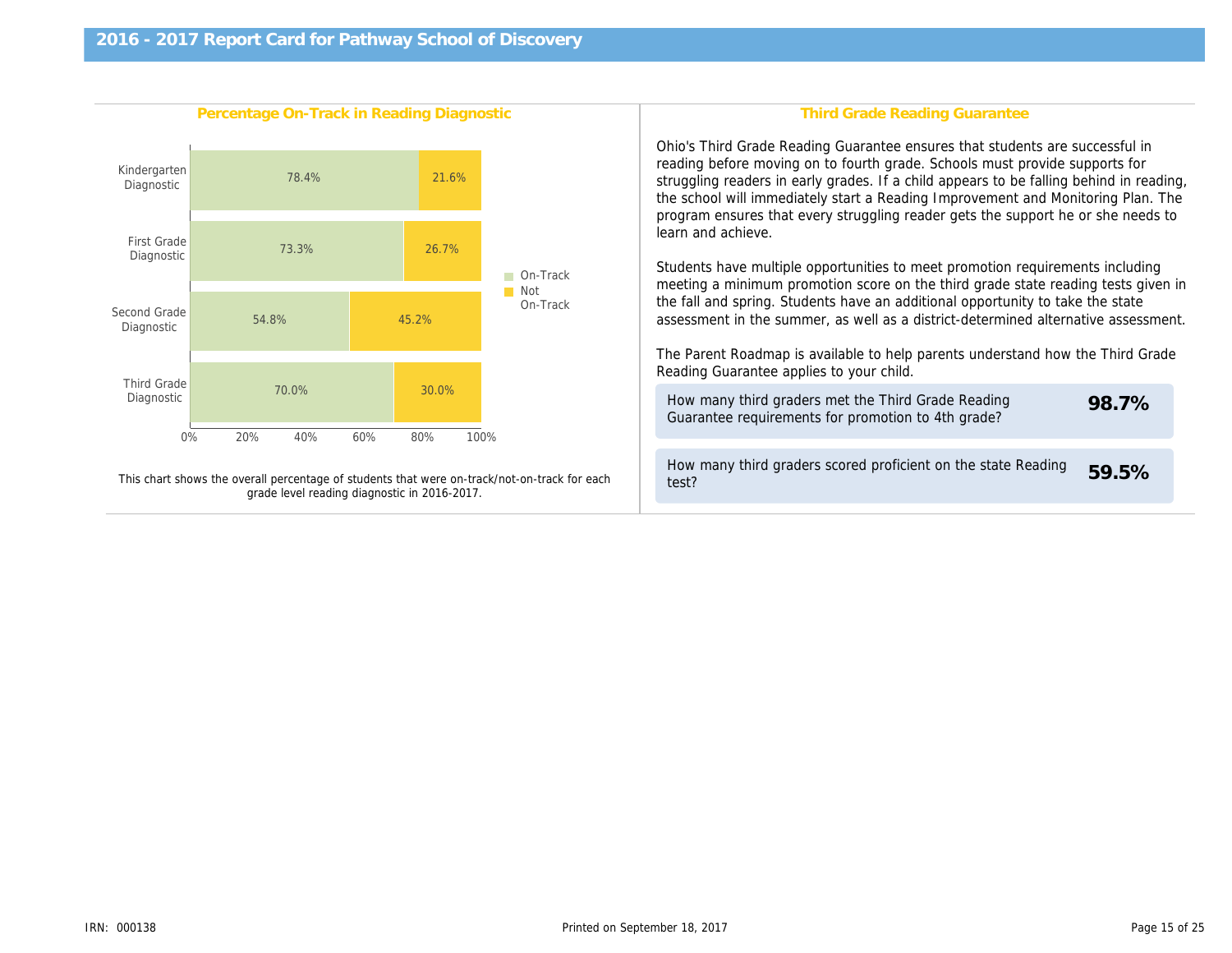## **Prepared for Success**



Whether training in a technical field or preparing for work or college, the Prepared for Success component looks at how well prepared Ohio's students are for all future opportunities. **Not Rated** 

**Not Rated**

of ho shown bocause that **count an additional 0.3 bonus points** *This data cannot be shown because there are not enough* students in the graduating class of 2016 to evaluate. **and also earned a 3 or higher on at**

| How Prepared were Your 2015 and 2016 Graduating Classes? |                                                                           |  |  |  |
|----------------------------------------------------------|---------------------------------------------------------------------------|--|--|--|
| ACT: Participation                                       |                                                                           |  |  |  |
| <b>ACT: Remediation Free</b>                             |                                                                           |  |  |  |
| SAT: Participation                                       |                                                                           |  |  |  |
| SAT: Remediation Free                                    | This data cannot be shown because<br>there are not enough students in the |  |  |  |
| Honors Diploma                                           | graduating class of 2016 to evaluate.                                     |  |  |  |
| Industry-Recognized<br>Credential                        |                                                                           |  |  |  |
| <b>Advanced Placement:</b><br>Participation              |                                                                           |  |  |  |
| AP: Exam Score of 3 or<br><b>Better</b>                  |                                                                           |  |  |  |
| <b>Dual Enrollment Credit</b>                            |                                                                           |  |  |  |
| International<br>Baccalaureate                           |                                                                           |  |  |  |
| IB: Exam Score of 4 or<br><b>Better</b>                  |                                                                           |  |  |  |
|                                                          |                                                                           |  |  |  |

*Note: These data represent students in the 4-year and 5-year graduation rates, i.e. students who entered 9th grade in 2012 and 2013.*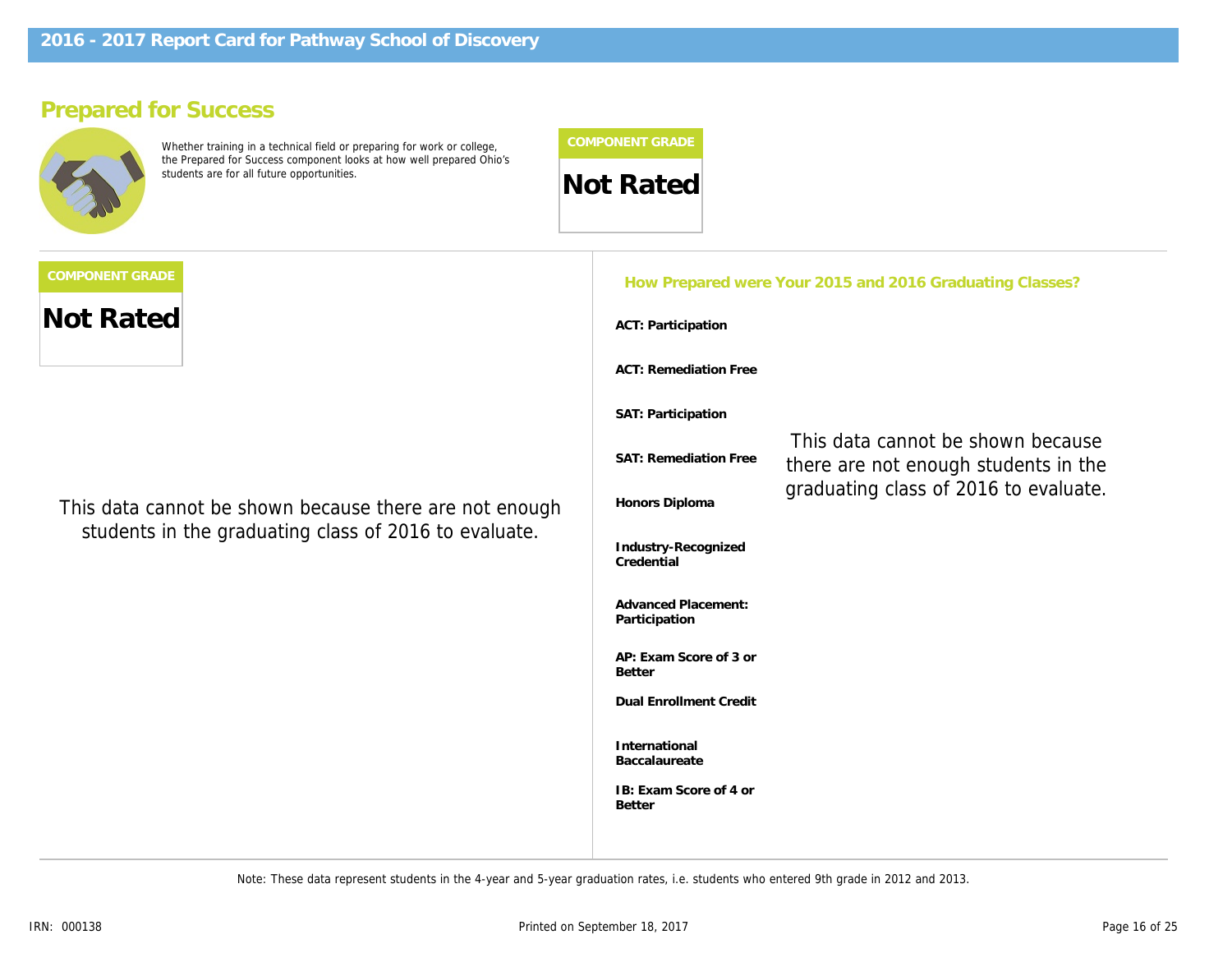#### **Outcomes after High School Graduation**

Districts and schools have long-term impacts on student outcomes. The Prepared for Success component provides information on how schools prepare students for different pathways of college and career success. It also provides insights on how those students do once they leave high school. What happens beyond the diploma is an important indicator of how well schools are preparing students.

The University System of Ohio provides district reports on enrollment and remediation of high school graduates attending in-state, public colleges and universities.

|                                         |           | This graph is not displayed |
|-----------------------------------------|-----------|-----------------------------|
| What Percentage of the 2014 Graduating  | <b>NC</b> | because the result is Not   |
| Class Entered College within Two Years? |           | Calculated.                 |

| Class Entered College within Two Years?                                                                            | INC.      | Calculated.                                                             |
|--------------------------------------------------------------------------------------------------------------------|-----------|-------------------------------------------------------------------------|
| What Percentage of the 2010 Graduating<br>Class Graduated from College within Six<br>Years of Leaving High School? | <b>NC</b> | This graph is not displayed<br>because the result is Not<br>Calculated. |

*Note: These data represent students in the 4-year and 5-year graduation rates, i.e. students who entered 9th grade in 2012 and 2013.*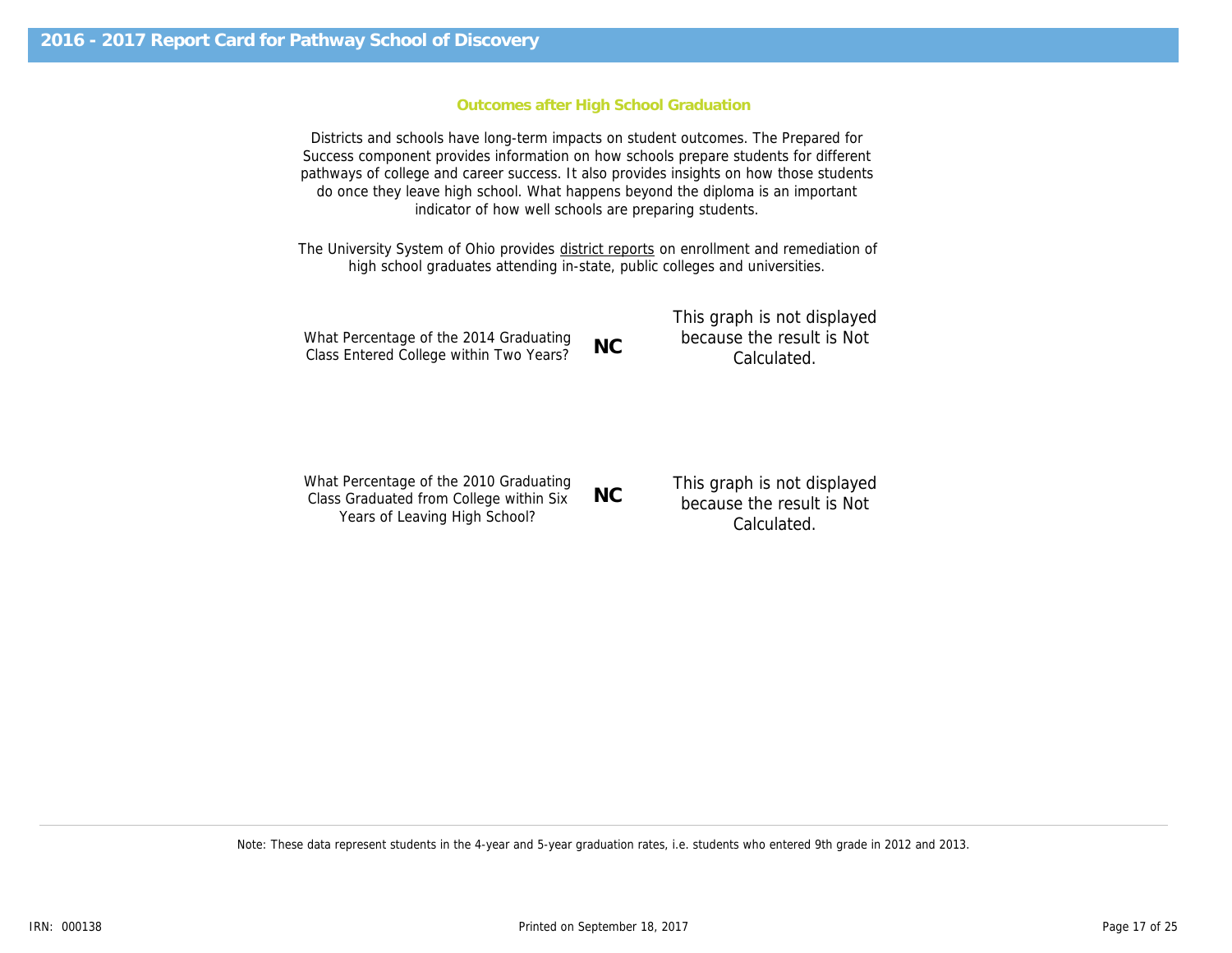

## **Principal:** Keith B. Colbert **Address:** 173 Avondale Dr Dayton OH 45404-2123

**Phone:** (937) 235-5498 Planning District: Dayton City CTPD **Career Technical**

*Directory information current as of the 2016-2017 Report Card publication date.*

## **Your School's Students**

#### **Average Daily Enroll**

### **Enrollment by Subgroup**

| Enrollment:                    |                                   |                |              |
|--------------------------------|-----------------------------------|----------------|--------------|
| 768                            |                                   | Enrollment $#$ | Enrollment % |
|                                | Am. Indian / Alaskan Native       | NC.            |              |
|                                | Asian or Pacific Islander         | 23             | 3.0%         |
| Number of                      | Black, Non-Hispanic               | 187            | 24.4%        |
| <b>Limited English</b>         | Hispanic                          | 32             | 4.2%         |
| Proficiency<br><b>Students</b> | Multiracial                       | 61             | $8.0\%$      |
| Excluded from                  | White, Non-Hispanic               | 459            | 59.8%        |
| Accountability                 | <b>Students with Disabilities</b> | 99             | 12.9%        |
| Calculations:                  | Economically Disadvantaged        | 557            | 72.6%        |
|                                | Limited English Proficiency       | 29             | 3.8%         |
|                                | Migrant                           | NC.            |              |

NC = Not Calculated because there are fewer than 10 in the group

State and federal law require an annual assessment of Limited English Proficient (LEP) students to measure their English language proficiency. The Ohio English Language Proficiency Assessment (OELPA) is the assessment used in Ohio to gauge LEP students' growth in learning English. For information about your district's OELPA results, see the Department of Education's web site at http://education.ohio.gov.



**Migrant**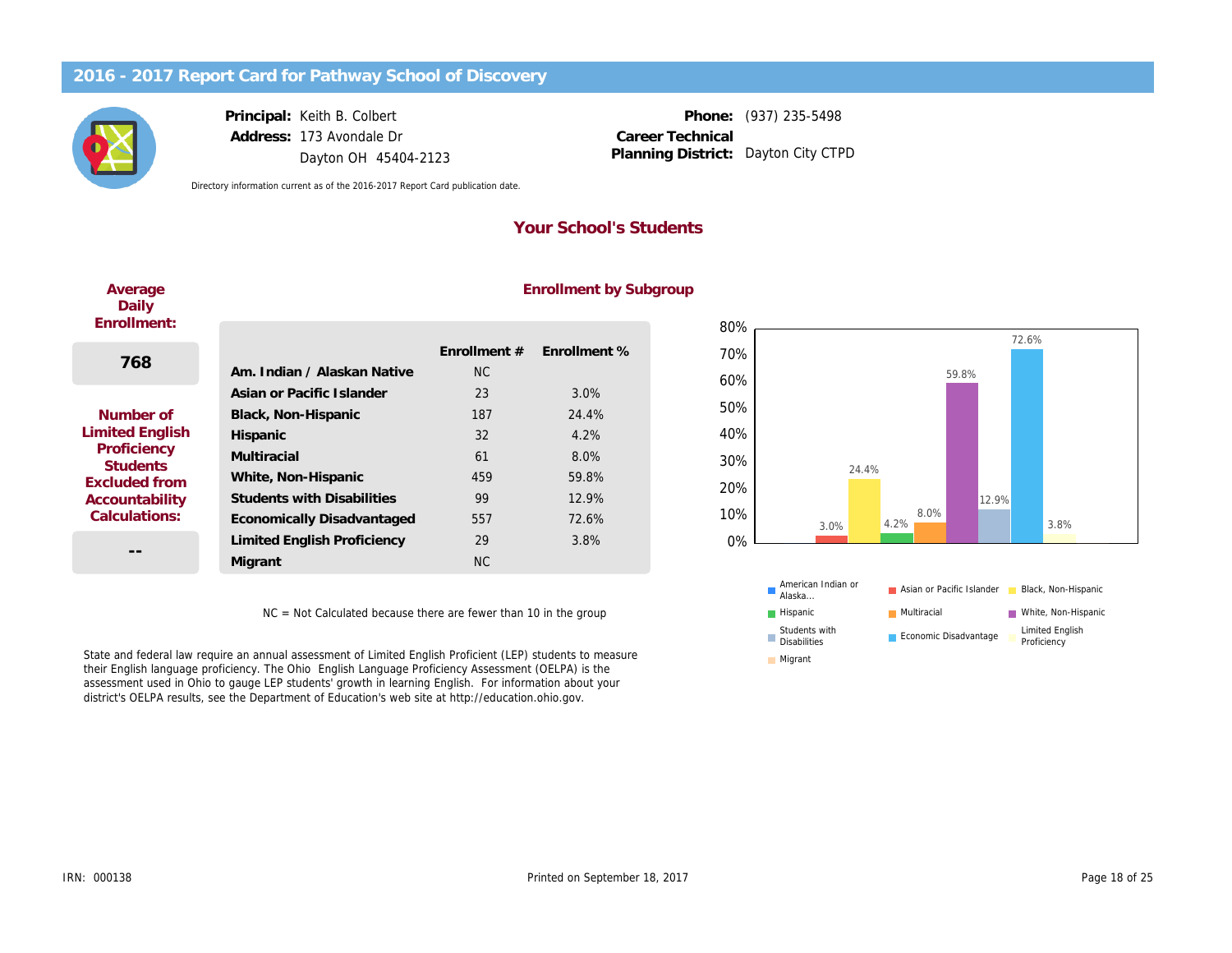**Female Male Migrant**

| All Students                      | 93.1% |
|-----------------------------------|-------|
| Am, Indian / Alaskan Native       | NC.   |
| Asian or Pacific Islander         | 96.9% |
| Black, Non-Hispanic               | 92.0% |
| Hispanic                          | 93.0% |
| Multiracial                       | 91.1% |
| White, Non-Hispanic               | 93.6% |
| <b>Students with Disabilities</b> | 88.1% |
| Economic Disadvantage             | 92.3% |
| Limited English Proficiency       | 94.7% |

NC 92.5% 93.6%

## **Attendance Rate**

| 120.0% |                                |                                           |                                  |
|--------|--------------------------------|-------------------------------------------|----------------------------------|
| 100.0% | 96.9%<br>93.1%                 | 93.0%<br>93.6%<br>$92.0\%$ 91.1%<br>88.1% | 94.7%<br>93.6%<br>92.3%<br>92.5% |
| 80.0%  |                                |                                           |                                  |
| 60.0%  |                                |                                           |                                  |
| 40.0%  |                                |                                           |                                  |
| 20.0%  |                                |                                           |                                  |
| 0.0%   |                                |                                           |                                  |
|        |                                |                                           |                                  |
|        | All Students                   | American Indian or<br>Alaska              | Asian or Pacific Islander        |
|        | Black, Non-Hispanic            | Hispanic                                  | Multiracial                      |
|        | White, Non-Hispanic            | Students with<br><b>Disabilities</b>      | Economic Disadvantage            |
|        | Limited English<br>Proficiency | Migrant                                   | Male                             |
|        | Female                         |                                           |                                  |

NC = Not Calculated because there are fewer than 10 in the group

Attendance Rate is not shown if enrollment is less than 10.

**Chronic Absenteeism Rate:**

**19.1%**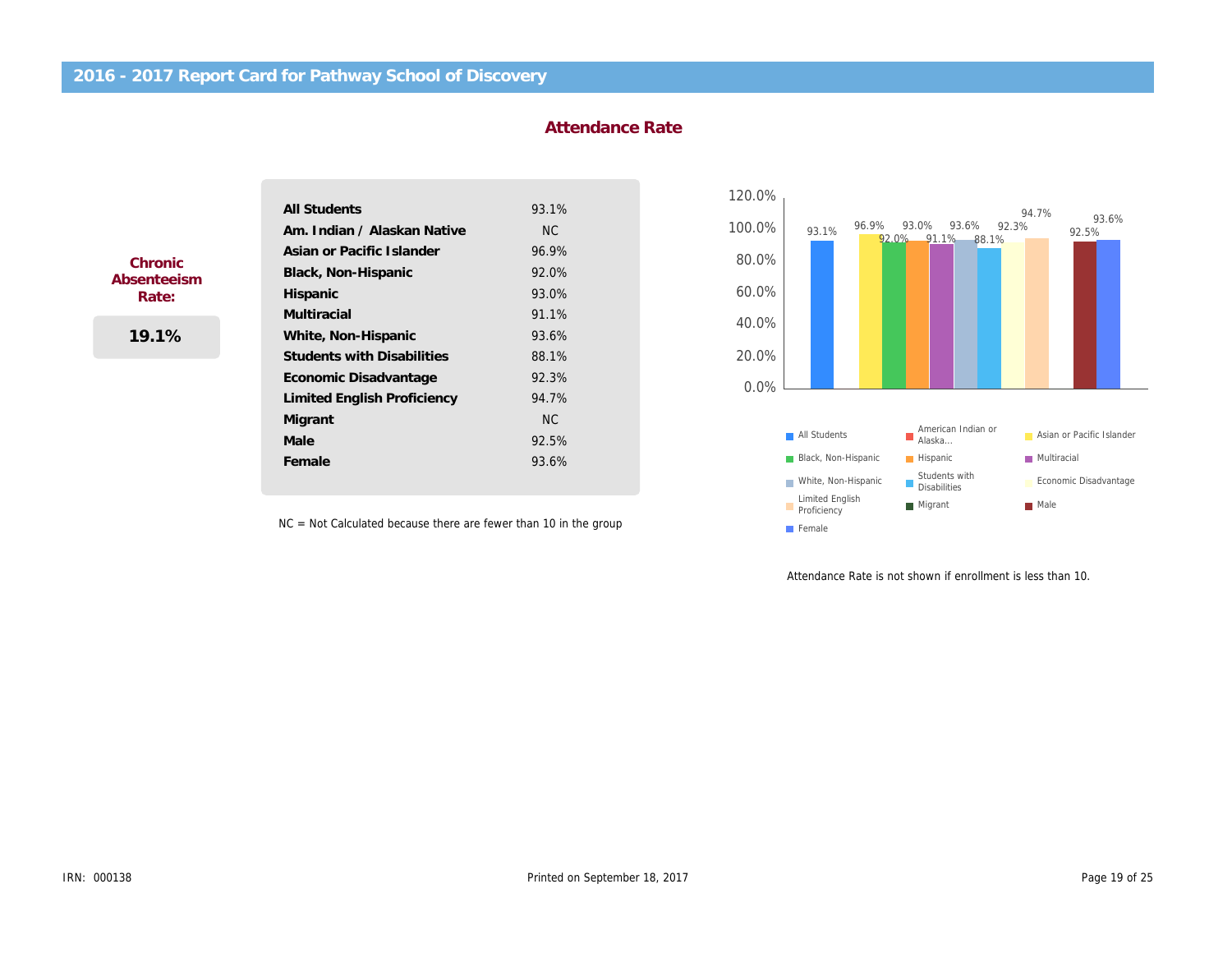**Mobility Rates by Subgroup**

|                                   | Student Mobility % |
|-----------------------------------|--------------------|
| All Students                      | $0.0\%$            |
| Am, Indian / Alaskan Native       | NC.                |
| Asian or Pacific Islander         | $0.0\%$            |
| Black, Non-Hispanic               | $0.0\%$            |
| Hispanic                          | $0.0\%$            |
| Multiracial                       | $0.0\%$            |
| White, Non-Hispanic               | $0.0\%$            |
| <b>Students with Disabilities</b> | $0.0\%$            |
| Economically Disadvantaged        | $0.0\%$            |
| Limited English Proficiency       | $0.0\%$            |
| Migrant                           | NC.                |
|                                   |                    |

NC = Not Calculated because there are fewer than 10 in the group

subgroup or all calculated results displayed for this school because 400% *A mobility rate chart cannot be* students to evaluate in any *either there are not enough are 0.0%.*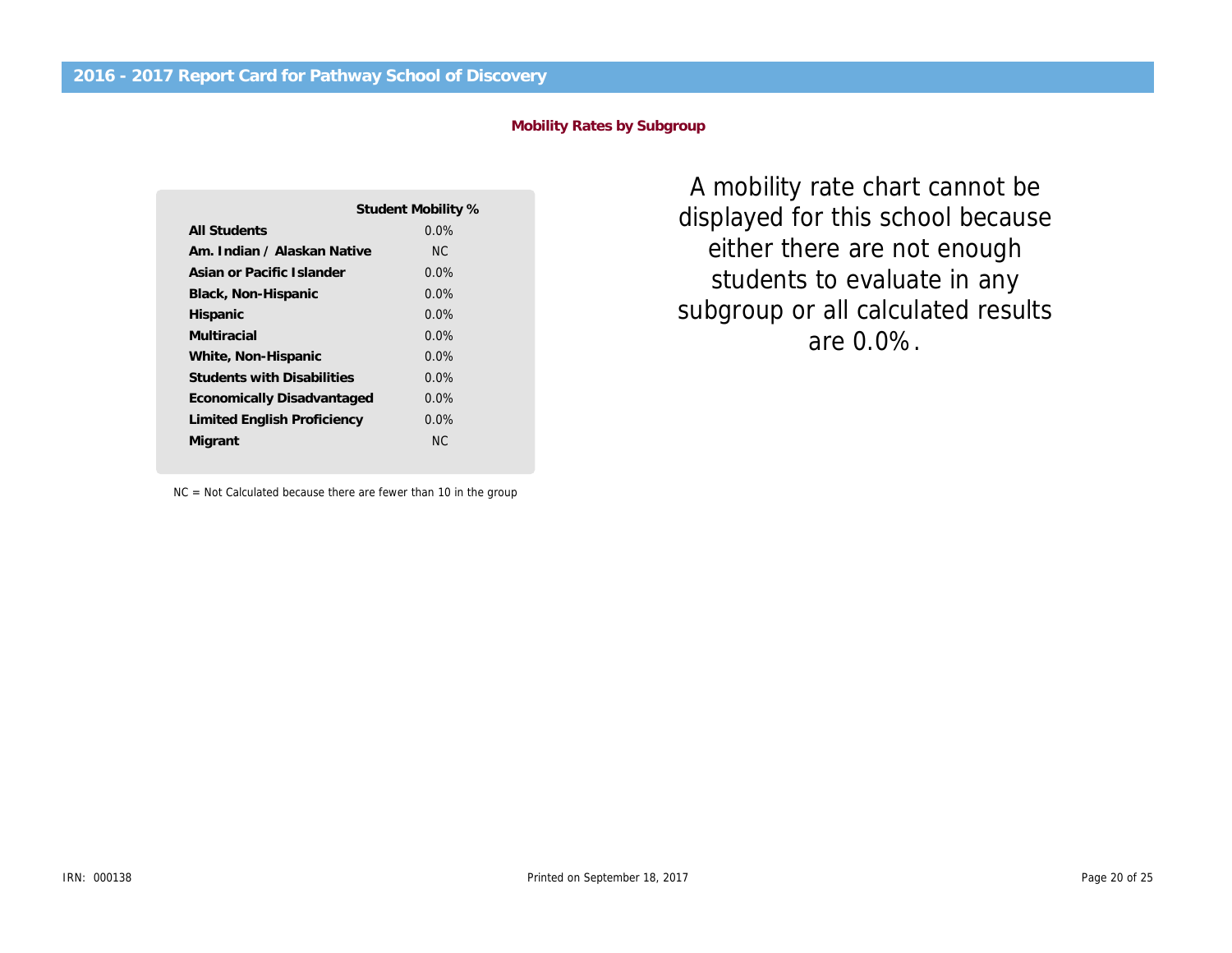## **Your School's Teachers**

## **Number of Teachers by Program Area**

| Your School's Poverty Status: Medium-High                                                                                                                                 | Your School | <b>Your District</b> |                                        | #    | State Avg<br>per 1000<br><b>Students</b> |
|---------------------------------------------------------------------------------------------------------------------------------------------------------------------------|-------------|----------------------|----------------------------------------|------|------------------------------------------|
| Percentage of teachers with at least a Bachelor's Degree                                                                                                                  | 100.0       | $- -$                | <b>General Education Teachers</b>      | 28.0 | 46.8                                     |
| Percentage of teachers with at least a Master's Degree                                                                                                                    | 47.2        | $- -$                | Career-Technical Teachers              | 0.0  | 2.3                                      |
| Percentage of core academic subject and elementary                                                                                                                        | 4.1         | $- -$                | <b>Special Education Teachers</b>      | 0.0  | 10.9                                     |
| classes not taught by Highly Qualified Teachers                                                                                                                           |             |                      | <b>Teacher Aides</b>                   | 0.0  | 7.3                                      |
| Percentage of core academic subject and elementary                                                                                                                        | 100         |                      | <b>Gifted Intervention Specialists</b> | 0.0  | 0.6                                      |
| classes taught by properly certified teachers                                                                                                                             |             |                      | Fine Arts Teachers                     | 1.0  | 3.0                                      |
| Percentage of core academic subject elementary and<br>secondary classes taught by teachers with temporary,<br>conditional or long-term substitute certification/licensure | $\Omega$    |                      | Music Teachers                         | 1.0  | 2.5                                      |
|                                                                                                                                                                           |             |                      | <b>Physical Education Teachers</b>     | 1.0  | 2.8                                      |
| Lead or Senior Teachers:                                                                                                                                                  | 0.0         | 0.0                  | <b>ELL Specialists</b>                 | 1.0  | 0.3                                      |

A district's high-poverty schools are those ranked in the top quartile based on the percentage of economically disadvantaged students. Low-poverty schools are those ranked in the bottom quartile based<br>on the percentage of

NC = Not Calculated because there are fewer than 10 in the group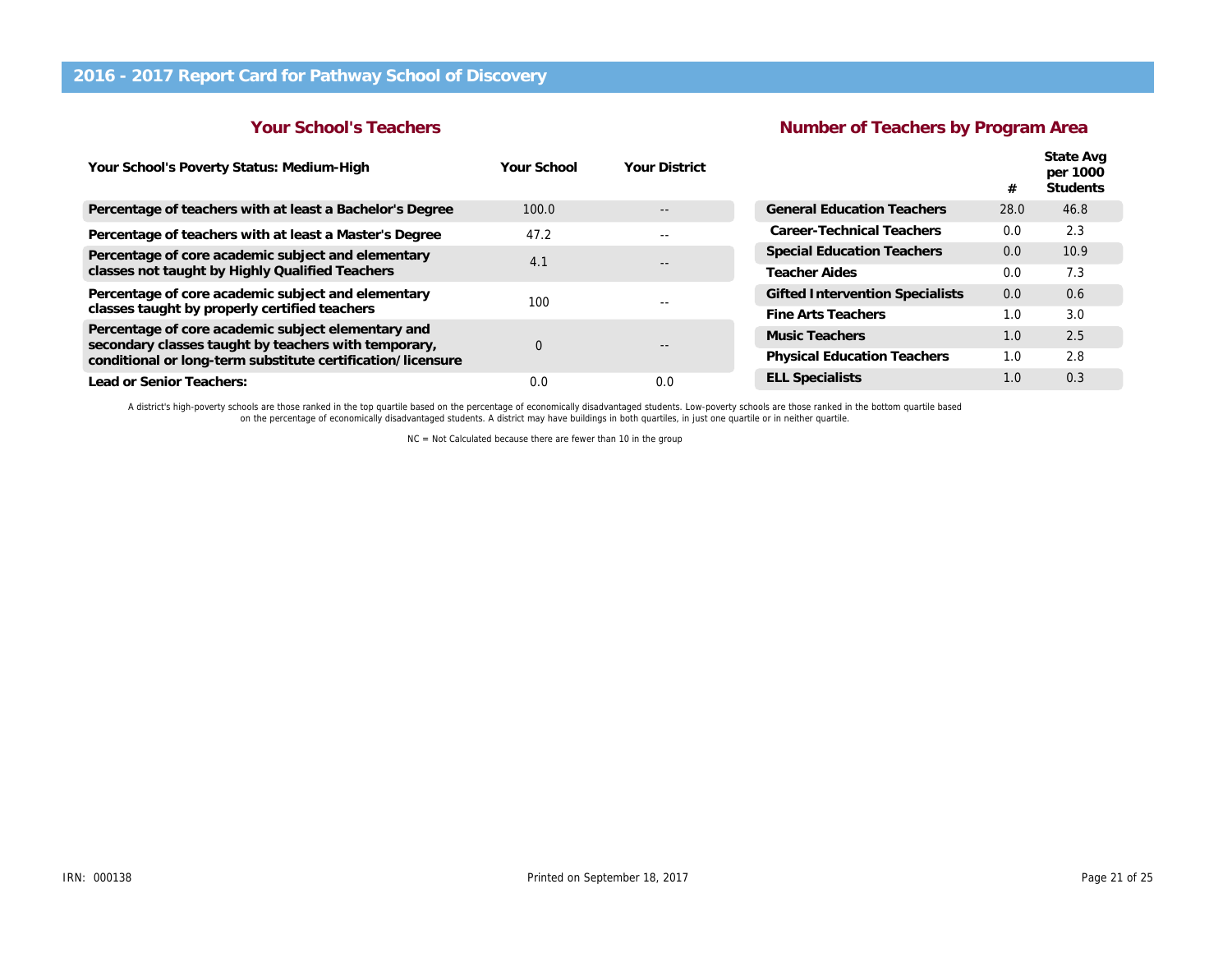**Teacher Evaluations**



## **Wellness and Physical Education**

| The extent to which students are successful in | Compliance with the federal    | Elected to     | Participation in         |
|------------------------------------------------|--------------------------------|----------------|--------------------------|
| meeting the benchmarks contained in Ohio's     | requirement for implementing a | administer BMI | <b>Physical Activity</b> |
| physical education standards                   | local wellness policy          | screening      | Pilot Program            |
| Moderate Success                               |                                |                |                          |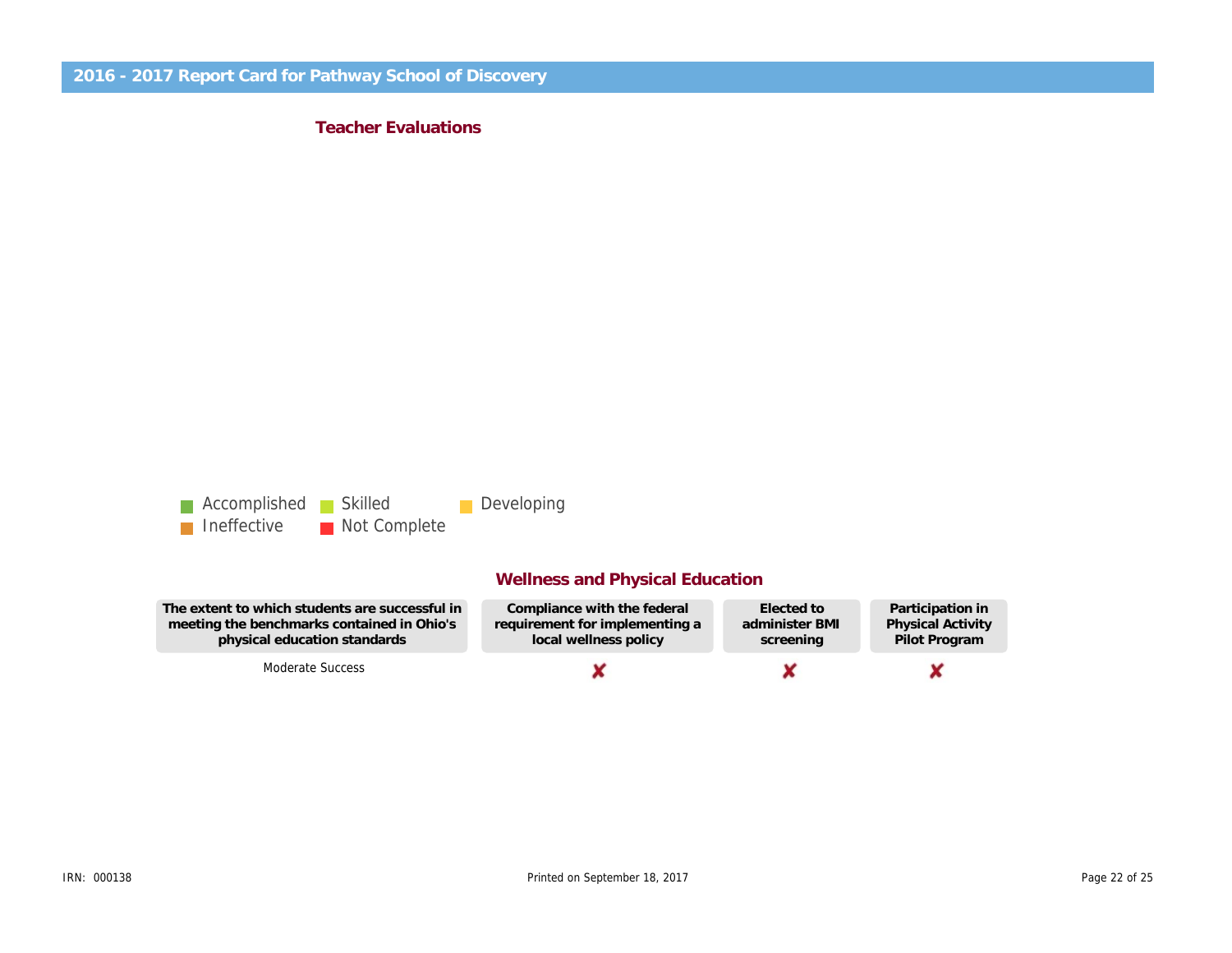## **Financial Data**



These measures answer several questions about spending and performance. How much is spent on Classroom instruction? How much, on average, is spent on each student? What is the source of the revenue? How do these measures compare to other districts and schools?

**Comparison Group:** Community Schools with Enrollment 500 or more



## **Spending per Pupil Data**

|                              | School  | State   |
|------------------------------|---------|---------|
| Operating Spending per Pupil | \$7,612 | \$9,150 |
| Classroom Instruction        | \$4,664 | \$6,180 |
| Non-Classroom Spending       | \$2,948 | \$2,970 |



X Pathway School of Discovery IS NOT among the 20% of traditional community schools with the lowest operating expenditures per pupil.

Pathway School of Discovery IS among the 20% of traditional community schools organizations with the highest academic performance index scores.

ممه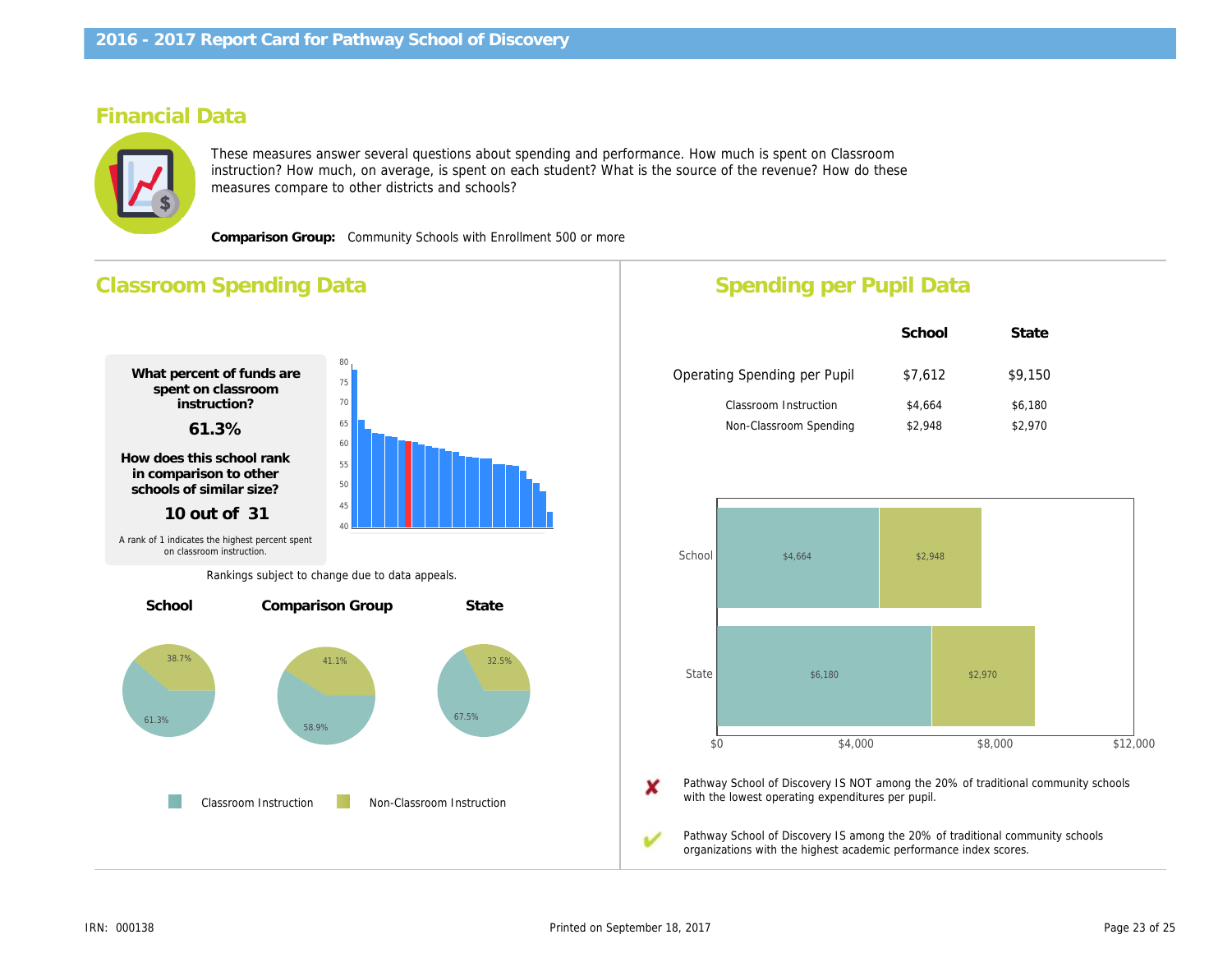## **Spending and Performance**

This measure answers the question – what is the relationship of average spending per student to performance, and how does that compare to similar districts and schools?

## **Comparison Group**

## **All Community & STEM Schools**



The quadrant lines on these graphs represent the statewide average performance index score and the statewide average spending per pupil for all Community and STEM schools.